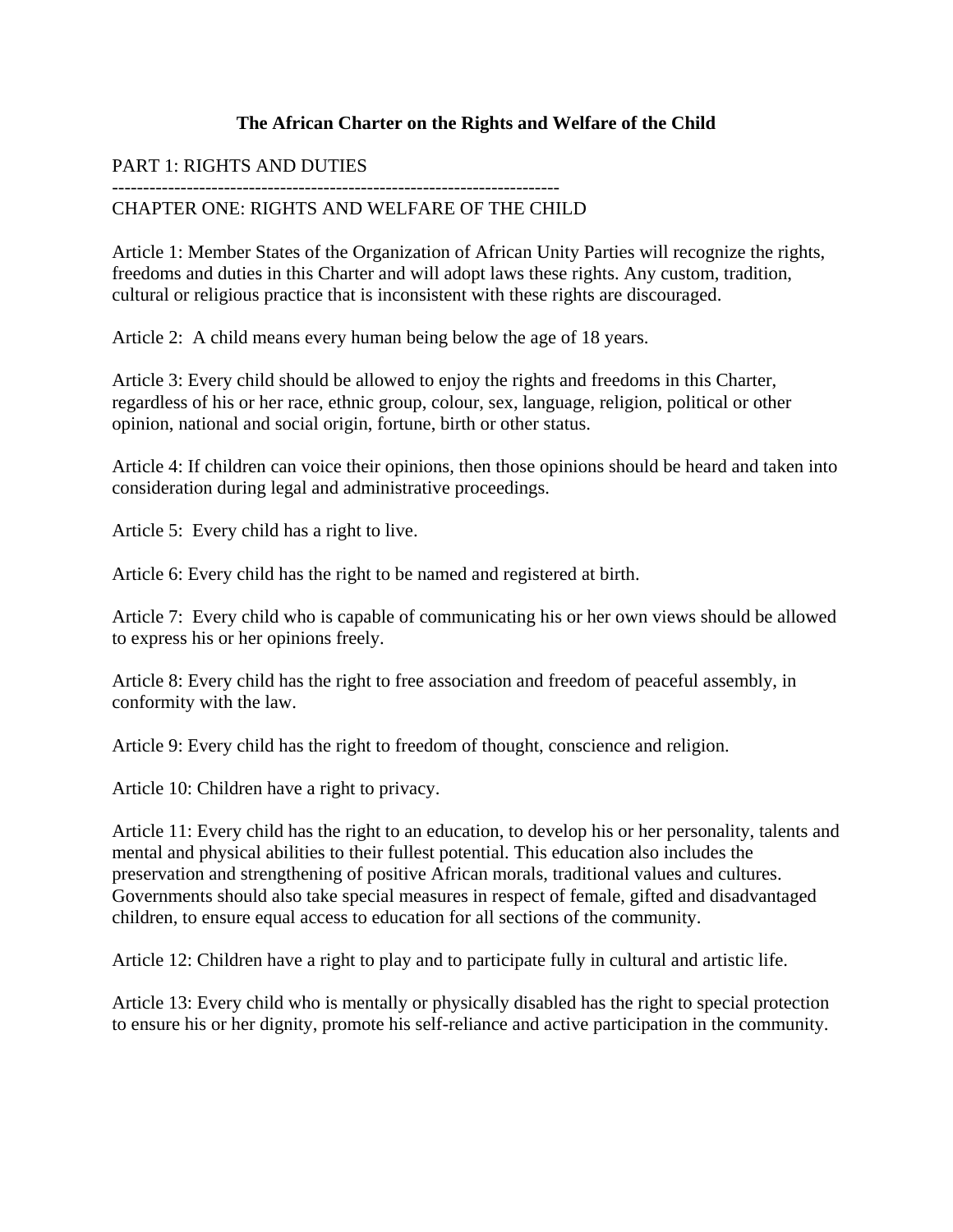Article 14: Every child shall has the right to enjoy the best attainable state of physical, mental and spiritual health. This includes the provision of nutritious food and safe drinking water, as well as adequate health care.

Article 15: Children should be protected from all forms of economic exploitation and from performing any work that is likely to be hazardous or to interfere with their physical, mental, spiritual, moral, or social development.

Article 16: Children should be protected from all forms of torture, inhuman or degrading treatment and especially physical or mental injury or abuse, neglect or maltreatment including sexual abuse.

Article 17: Every child accused or found guilty of having broken the law should receive special treatment, and no child who is imprisoned or should be tortured or otherwise mistreated.

Article 18: Families are the natural unit and basis for society, and should enjoy special protection.

Article 19: Children should, whenever possible, have the right to live with their parents. No child should be separated from his or her parents against his or her will, except when authorities believe is would be in the child's best interest.

Article 20: Parents or other persons responsible for the child should always act in the best interest of the child.

Article 21: Governments should do what they can to stop harmful social and cultural practices, such as child marriage, that affect the welfare and dignity of children.

Article 22: Children should not be recruited as soldiers, nor should they take a direct part in fighting wars.

Article 23: Refugee Children should receive appropriate protection and humanitarian assistance.

Article 25: Children who are separated from their parents should get special protection and should be provided with alternative family care. States should also take all possible steps to trace and re-unite children with parents.

Article 26: States should address the special needs of children living under regimes practicing racial, ethnic, religious or other forms of discrimination.

Article 27: Children should be protected from all forms of sexual exploitation and sexual abuse.

Article 28: Children should be protected from the use of narcotics and illicit use of psychotropic substances.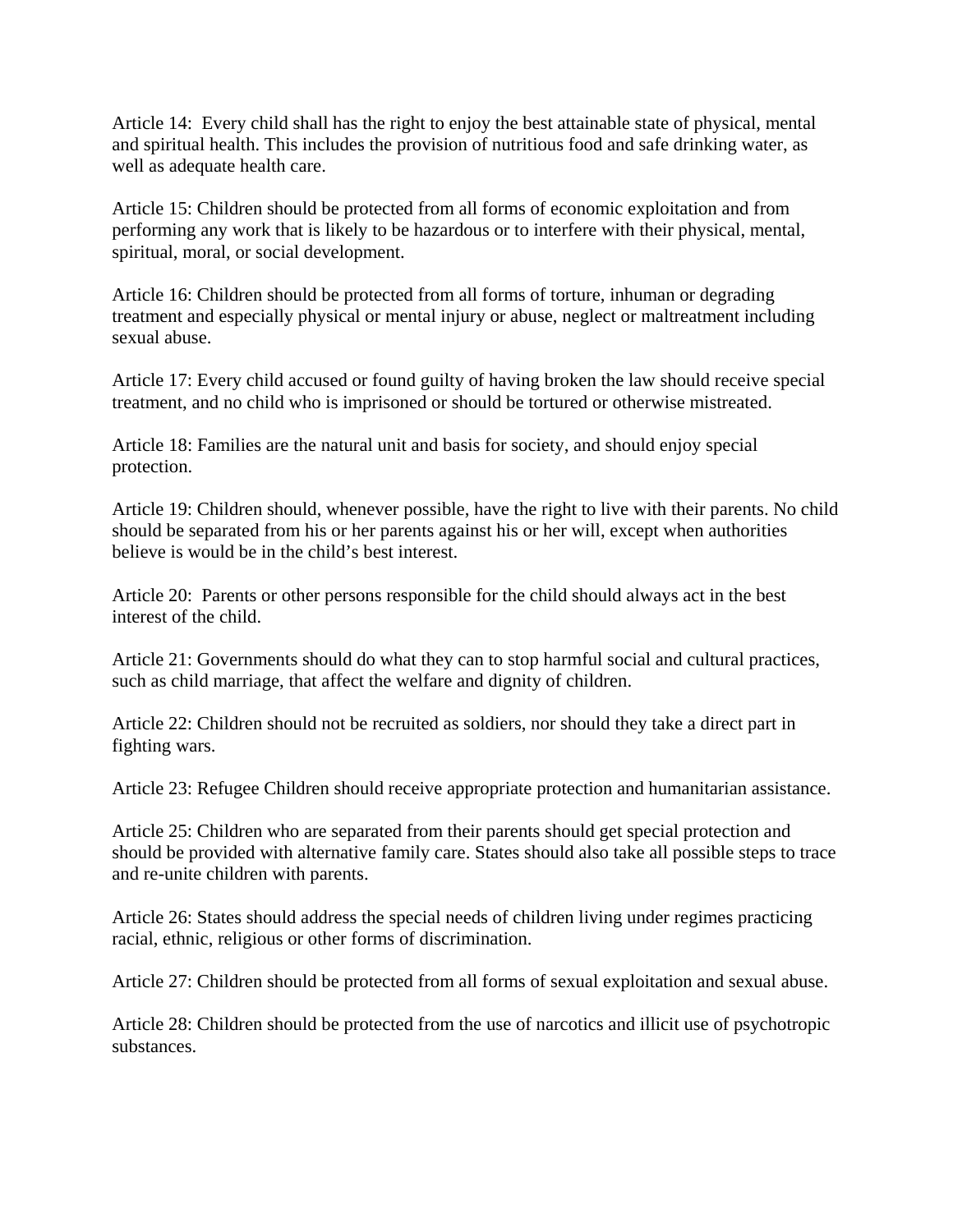Article 29: Governments should take appropriate measures to prevent the abduction, the sale of, or traffic of children for any purpose.

Article 30: States should provide special treatment to expectant mothers and to mothers of infants and young children who have been accused or found guilty of breaking the law.

Article 31: Children have responsibilities towards their families and societies, to respect their parents, superiors and elders, to preserve and strengthen African cultural values in their relation with other members of their communities.

# CHAPTER TWO: ESTABLISHMENT AND ORGANIZATION OF THE COMMITTEE ON THE RIGHTS AND WELFARE OF THE CHILD

## Article 32: The Committee

An African Committee of Experts on the Rights and Welfare of the Child hereinafter called `the Committee' shall be established within the Organization of African Unity to promote and protect the rights and welfare of the child.

### Article 33: Composition

- 1. The Committee shall consist of 11 members of high moral standing, integrity, impartiality and competence in matters of the rights and welfare of the child.
- 2. The members of the Committee shall serve in their personal capacity.
- 3. The Committee shall not include more than one national of the same State.

### Article 34: Election

As soon as this Charter shall enter into force the members of the Committee shall be elected by secret ballot by the Assembly of Heads of State and Government from a list of persons nominated by the States Parties to the present Charter.

### Article 35: Candidates

Each State Party to the present Charter may nominate not more than two candidates. The candidates must have one of the nationalities of the States Parties to the present Charter. When two candidates are nominated by a State, one of them shall not be a national of that State.

### Article 36

- 1. The Secretary-General of the Organization of African Unity shall invite States Parties to the present Charter to nominate candidates at least six months before the elections.
- 2. The Secretary-General of the Organization of African Unity shall draw up in alphabetical order, a list of persons nominated and communicate it to the Heads of State and Government at least two months before the elections.

### Article 37: Term of Office

1. The members of the Committee shall be elected for a tenn of five years and may not be re-elected, however. The term of four of the members elected at the first election shall expire after two years and the term of six others, after four years.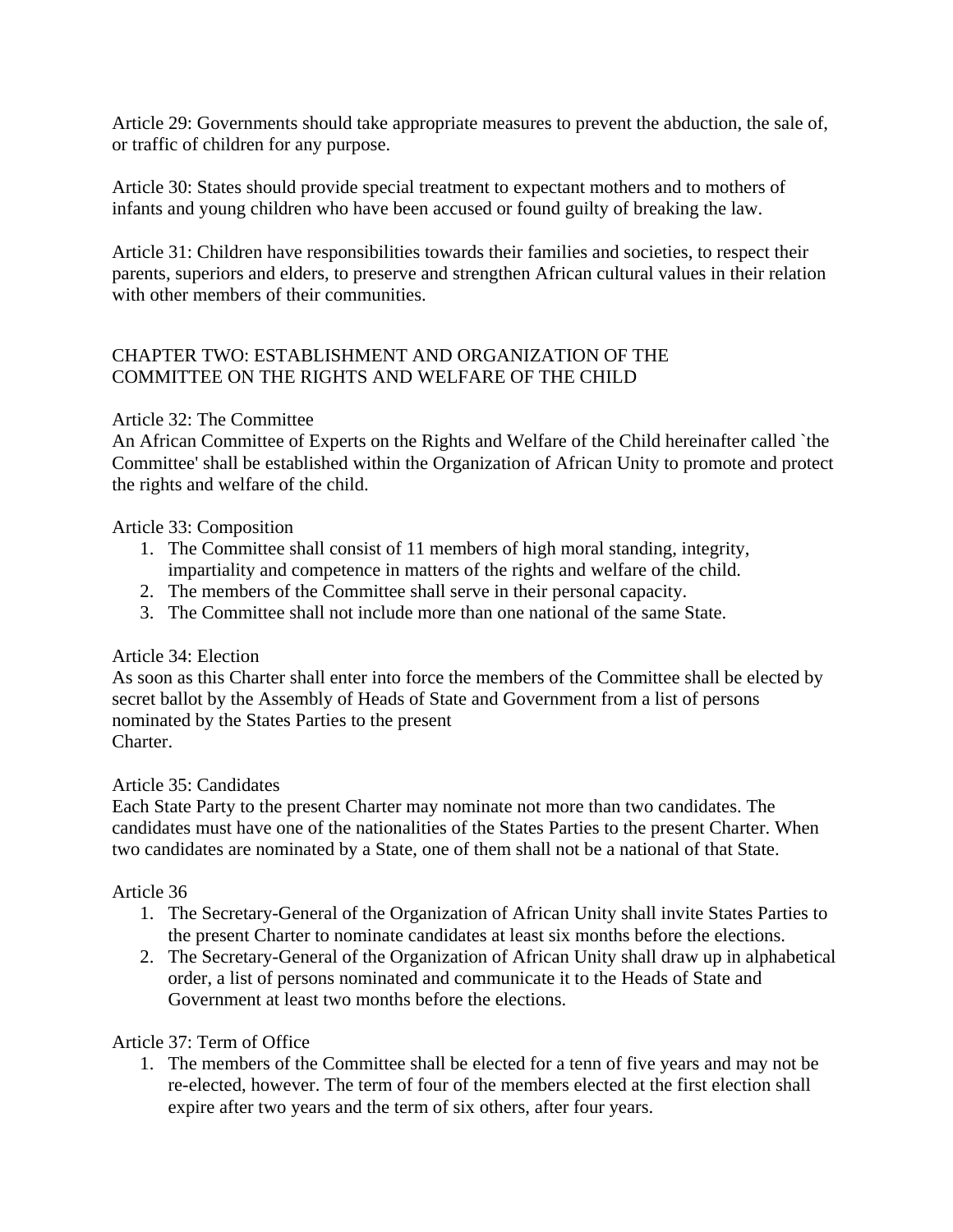- 2. Immediately after the first election, the Chairman of the Assembly of Heads of State and Government of the Organization of African Unity shall draw lots to determine the names of those members referred to in sub-paragraph 1 of this Article.
- 3. The Secretary-General of the Organization of African Unity shall convene the first meeting of Committee at the Headquarters of the Organization within six months of the election of the members of the Committee, and thereafter the Committee shall be convened by its Chairman whenever necessary, at least once a year.

## Article 38: Bureau

- 1. The Committee shall establish its own Rules of Procedure.
- 2. The Committee shall elect its officers for a period of two years.
- 3. Seven Committee members shall form the quorum.
- 4. In case of an equality of votes, the Chairman shall have a casting vote.
- 5. The working languages of the Committee shall be the official languages of the OAU.

## Article 39: Vacancy

If a member of the Committee vacates his office for any reason other than the nonmal expiration of a term, the State which nominated that member shall appoint another member from among its nationals to serve for the remainder of the term - subject to the approval of the Assembly.

### Article 40: Secretariat

The Secretary-General of the Organization of African Unity shall appoint a Secretary for the Committee.

Article 41: Privileges and Immunities

In discharging their duties, members of the Committee shall enjoy the privileges and immunities provided for in the General Convention on the Privileges and Immunities of the Organization of African Unity.

## CHAPTER THREE: MANDATE AND PROCEDURE OF THE COMMITTEE

## Article 42: Mandate

The functions of the Committee shall be:

- a) To promote and protect the rights enshrined in this Charter and in particular to:
	- (i) collect and document information, commission inter-disciplinary assessment of situations on African problems in the fields of the rights and welfare of the child, organize meetings, encourage national and local institutions concerned with the rights and welfare of the child, and where necessary give its views and make recommendations to Governments;
	- (ii) formulate and lay down principles and rules aimed at protecting the rights and welfare of children in Africa;
	- (iii)cooperate with other African, international and regional Institutions and organizations concerned with the promotion and protection of the rights and welfare of the child.
- b) To monitor the implementation and ensure protection of the rights enshrined in this Charter.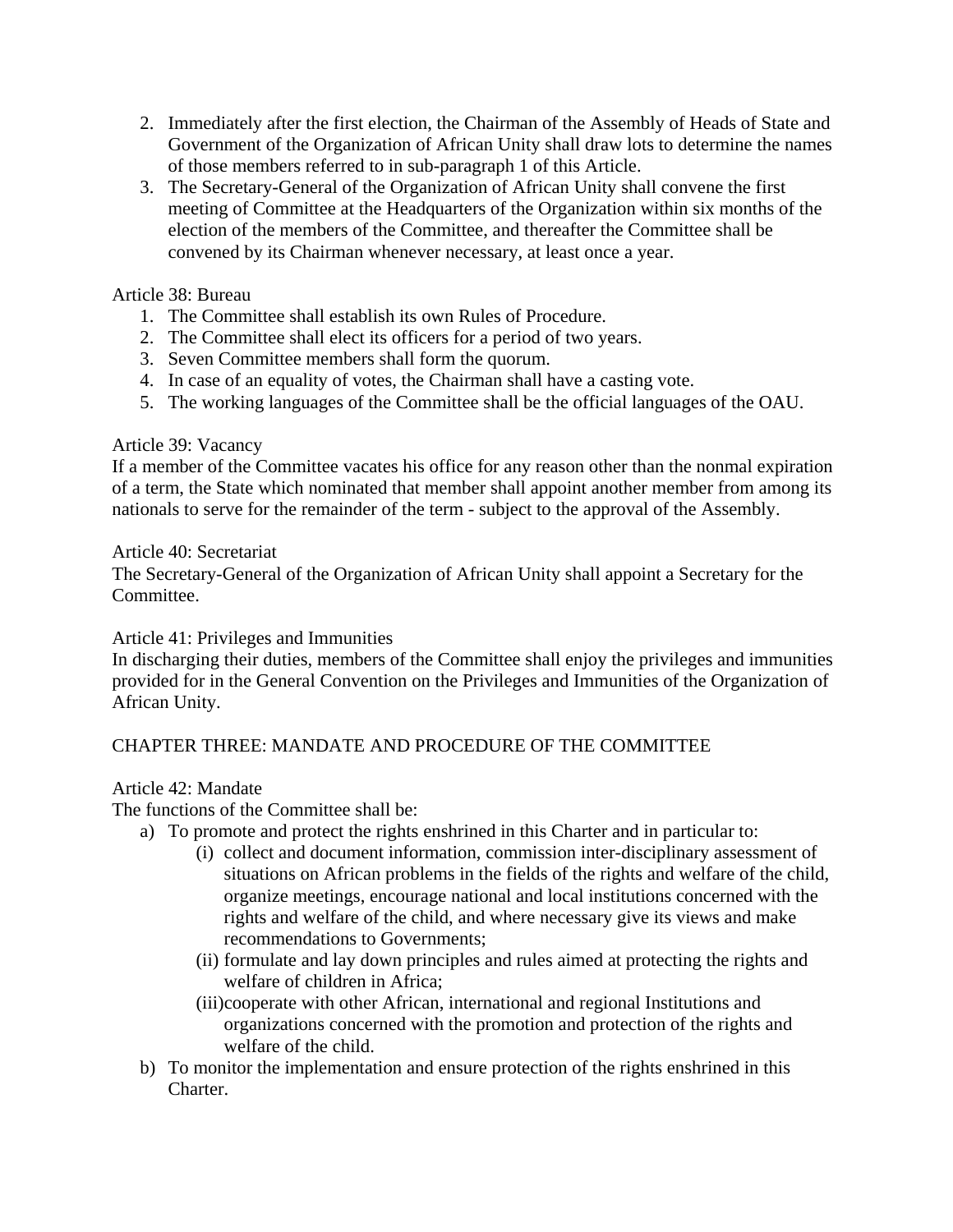- c) To interpret the provisions of the present Charter at the request of a State Party, an Institution of the Organization of African Unity or any other person or Institution recognized by the Organization of African Unity, or any State Party.
- d) Perform such other task as may be entrusted to it by the Assembly of Heads of State and Government, Secretary-General of the OAU and any other organs of the OAU or the United Nations.

# Article 43: Reporting Procedure

1. Every State Party to the present Charter shall undertake to submit to the Committee through the Secretary-General of the Organization of African Unity, reports on the measures they have adopted which give effect to the provisions of this Charter and on the progress made in the enjoyment of these rights:

- a. within two years of the entry into force of the Charter for the State Party concerned: and
- b. and thereafter, every three years.
- 2. Every report made under this Article shall:
	- a. contain sufficient information on the implementation of the present Charter to provide the Committee with comprehensive understanding of the implementation of the Charter in the relevant country; and
	- b. shall indicate factors and difficulties, if any, affecting the fullfilment of the obligations contained in the Charter.

3. A State Party which has submitted a comprehensive first report to the Committee need not, in its subsequent reports submitted in accordance with paragraph I (a) of this Article, repeat the basic information previously provided.

Article 44: Communications

- 1. The Committee may receive communication, from any person, group or nongovernmental organization recognized by the Organization of African Unity, by a Member State, or the United Nations relating to any matter covered by this Charter.
- 2. Every communication to the Committee shall contain the name and address of the author and shall be treated in confidence.

Article 45: Investigations by the Committee

- 1. The Committee may, resort to any appropriate method of investigating any matter falling within the ambit of the present Charter, request from the States Parties any information relevant to the implementation of the Charter and may also resort to any appropriate method of investigating the measures the State Party has adopted to implement the Charter.
- 2. The Committee shall submit to each Ordinary Session of the Assembly of Heads of State and Govenrment every two years, a report on its activities and on any communication made under Article [44] of this Charter.
- 3. The Committee shall publish its report after it has been considered by the Assembly of Heads of State and Government.
- 4. States Parties shall make the Committee's reports widely available to the public in their own countries.